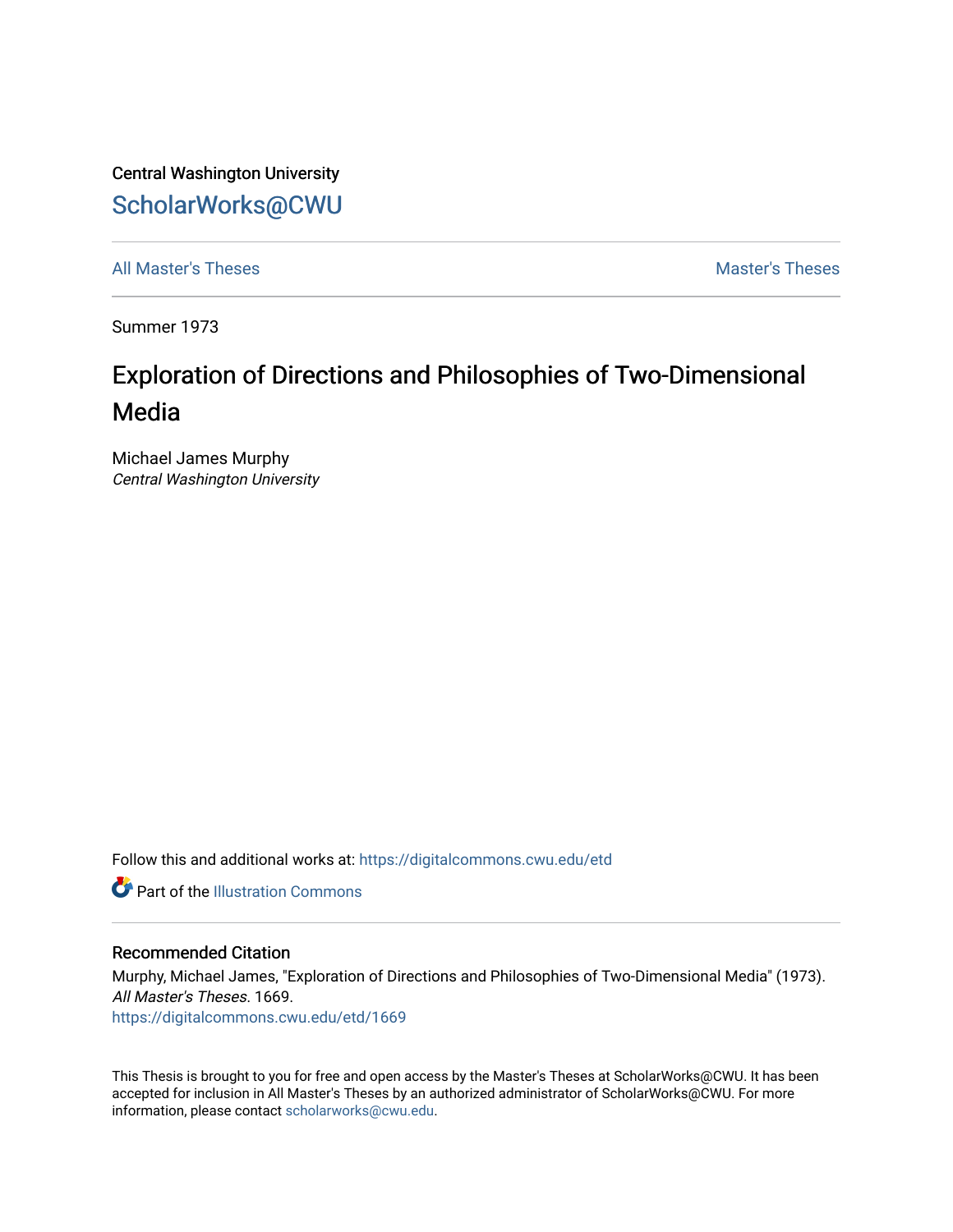## EXPLORATION OF DIRECTIONS AND PHILOSOPHIES OF TWO-DIMENSIONAL MEDIA

 $\bar{z}$ 

A Thesis

Presented to

the Graduate Faculty

Central Washington State College

In Partial Fulfillment of the Requirements for the Degree Master of Art

by

Michael James Murphy

June, 1971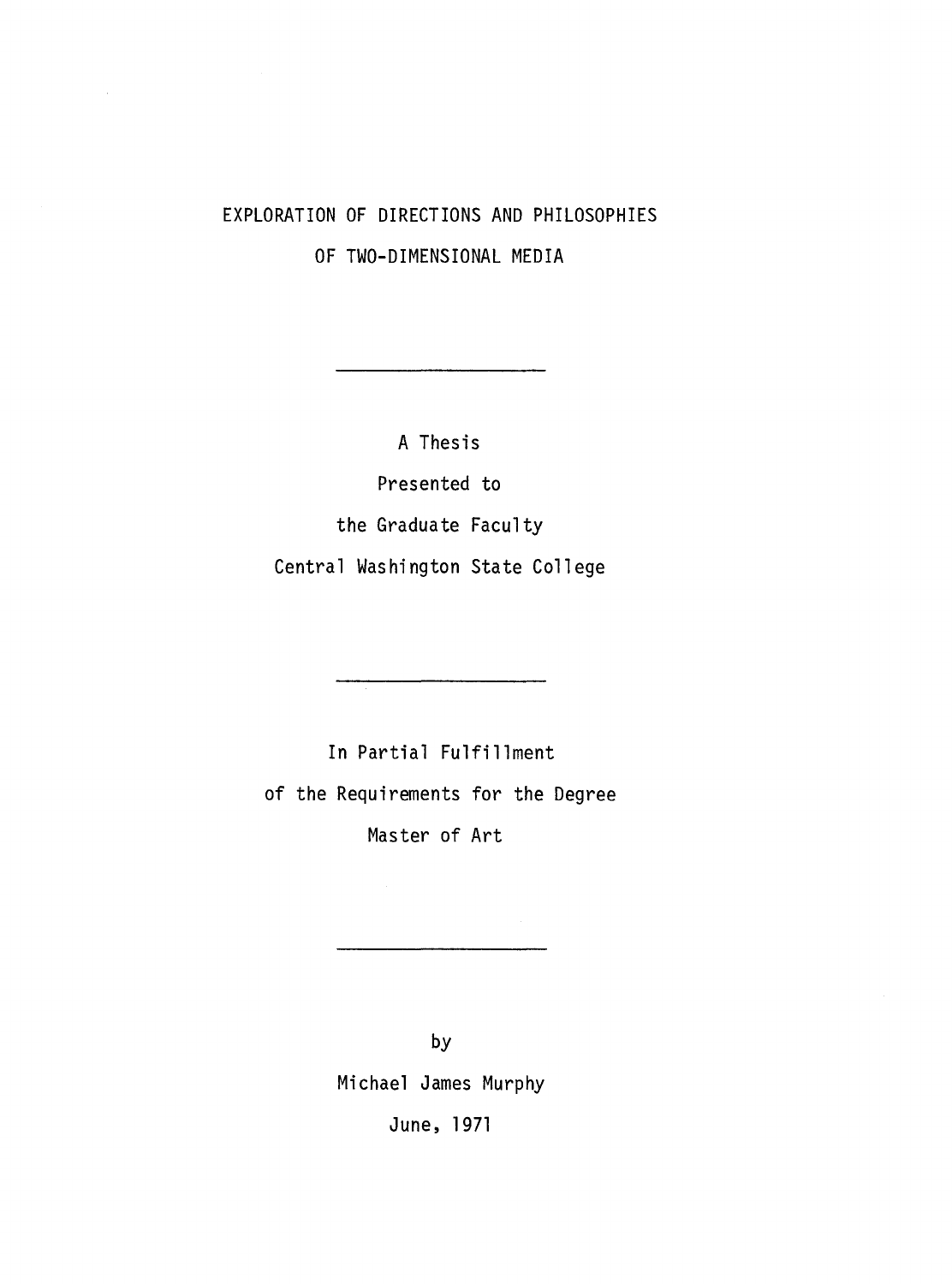### **APPROVED FOR THE GRADUATE FACULTY**

 **\_\_\_\_\_\_\_\_\_\_\_\_\_\_\_\_\_\_\_\_\_\_\_\_\_\_\_\_\_\_\_\_\_**

 **William V. Dunning, COMMITTEE CHAIRMAN**

 **George Stillman**

 **\_\_\_\_\_\_\_\_\_\_\_\_\_\_\_\_\_\_\_\_\_\_\_\_\_\_\_\_\_\_\_\_\_**

 **\_\_\_\_\_\_\_\_\_\_\_\_\_\_\_\_\_\_\_\_\_\_\_\_\_\_\_\_\_\_\_\_\_**

 **J. John Agars**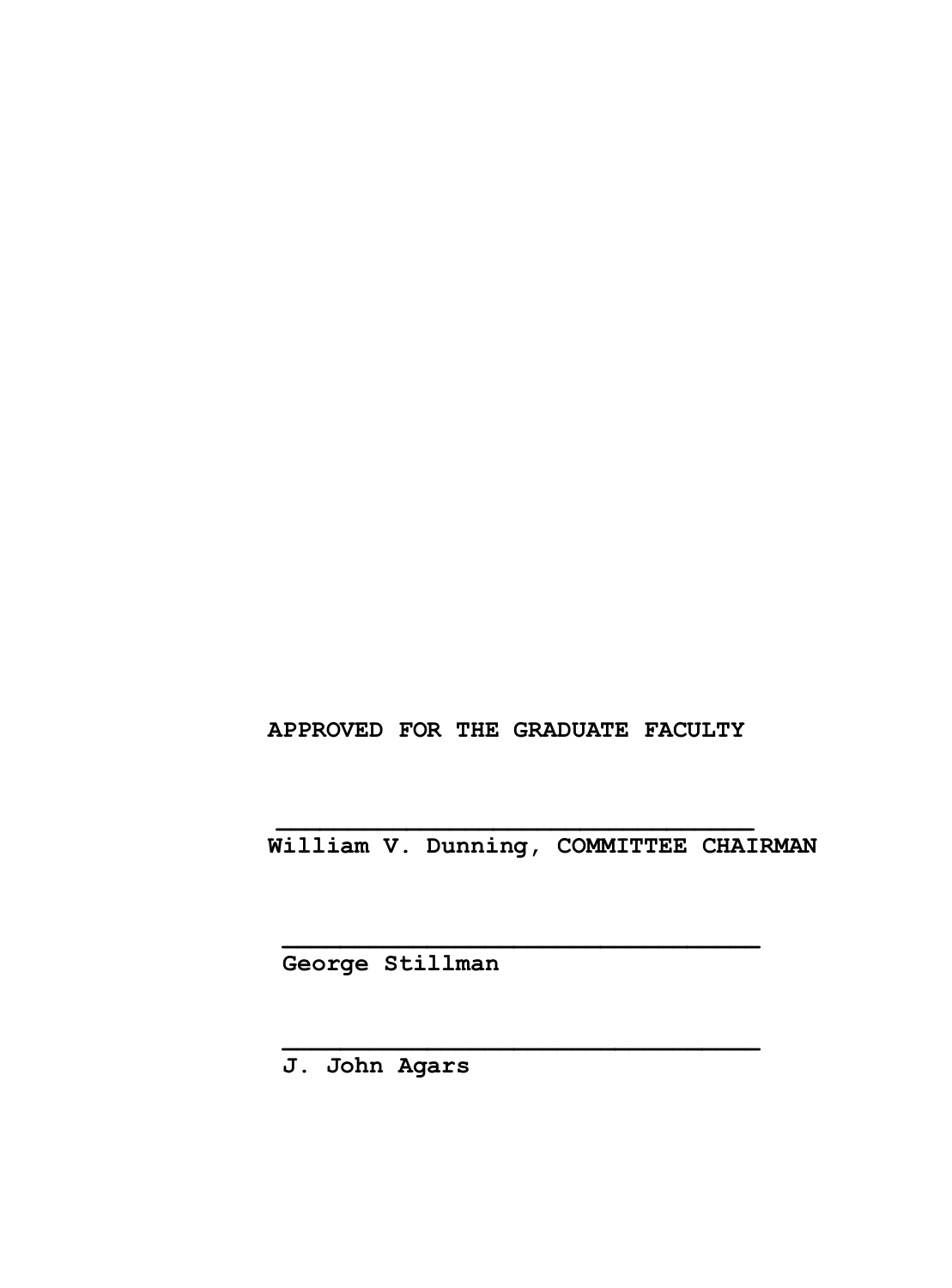#### EXPLORATION OF DIRECTIONS AND PHILOSOPHIES

#### OF TWO-DIMENSIONAL MEDIA

by

Michael James Murphy

June, 1971

My thesis show records the exploration of directions in two-dimensional visual experience with particular emphasis on the perceptual experience of space.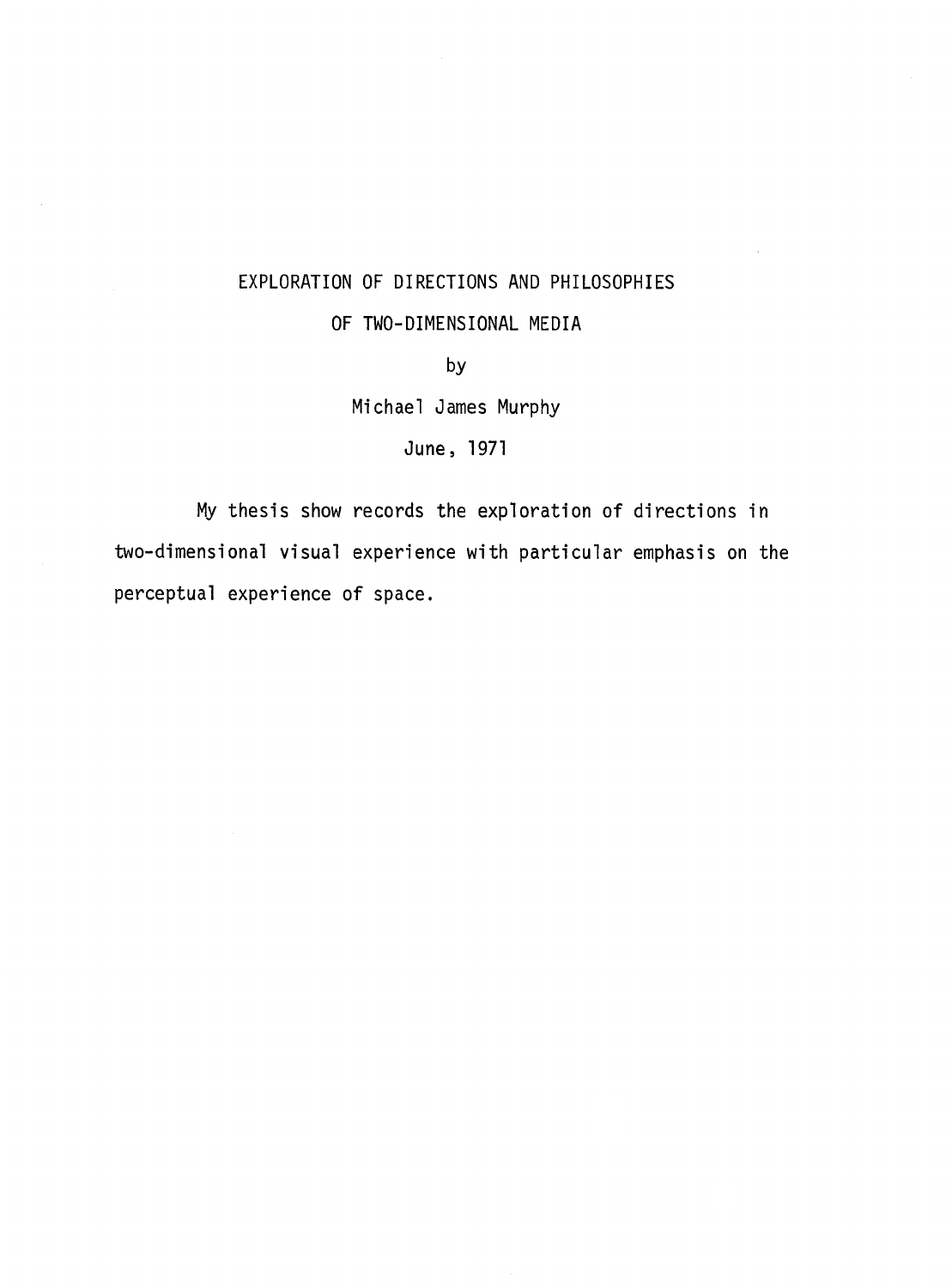### TABLE OF CONTENTS

| Page |
|------|
|      |
|      |
|      |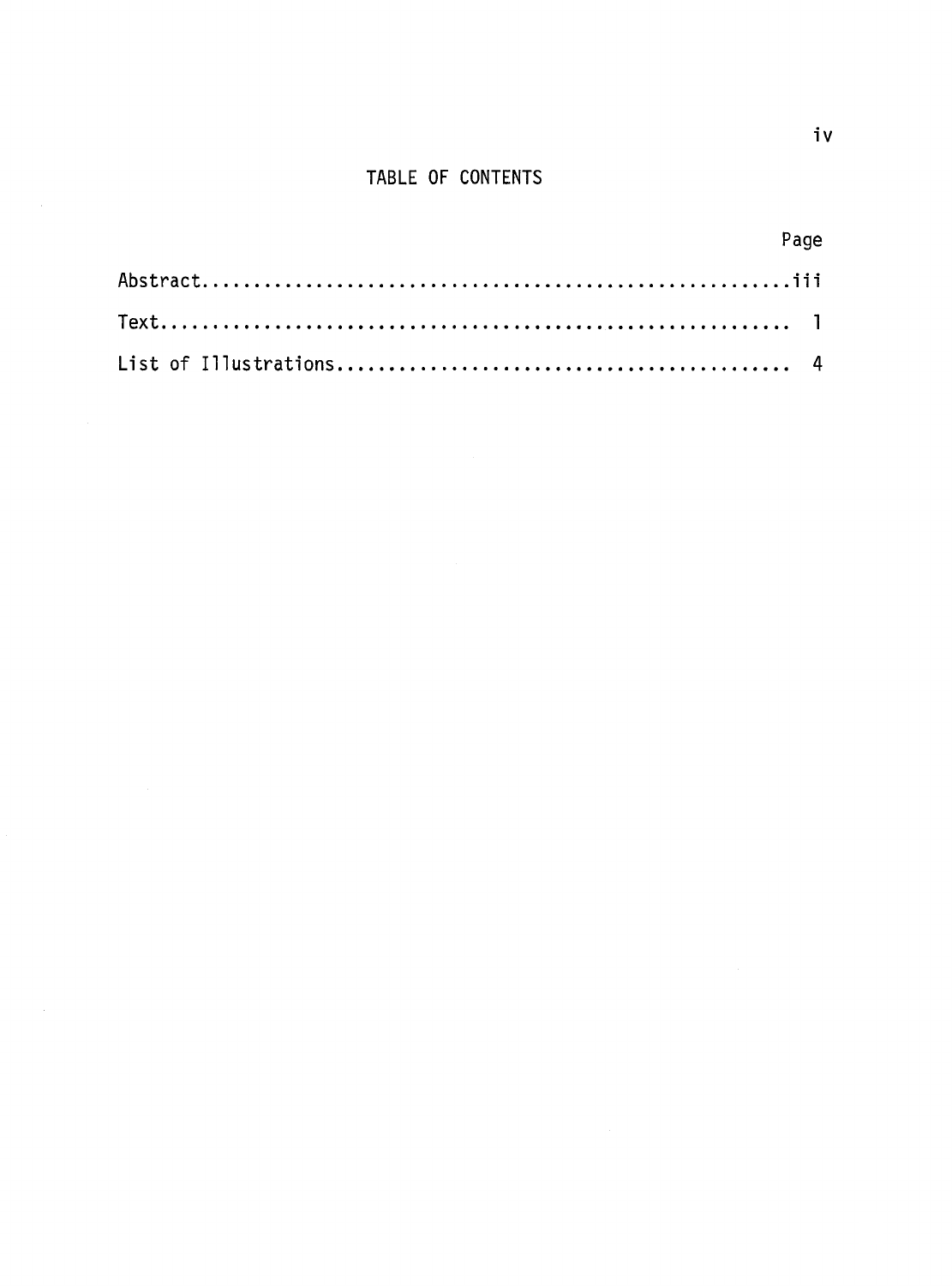## EXPLORATION OF DIRECTIONS AND PHILOSOPHIES OF TWO-DIMENSIONAL MEDIA

A piece of art (essentially experiential in nature) results from an artist's attempt to in some way get closer to things revealed to him by his sensitivities. A composer's sensitivity to sound, a sculptor's sensitivity to form, even a chef's sensitivity to taste; all are examples of persons with heightened sensitivities in some area attempting to utilize that sensitivity for the communication of some awareness. The awareness can be gained elsewhere and simply made eloquent in its expression through that area of sensitivity, or it can be an awareness inherent in the medium of its expression. Most of the works in my show are concerned with exploration of that second category: two-dimensional perceptual experiences.

Self-conscious attempts at profound revelation aside, there exists for me the desire to create a stimulus capable of evoking a certain indefinable (because it is inherent in the experience of perception and thus beyond the ability of word-systems to produce) state of awareness/perception/feeling. My rational understanding of the nature of this pursuit currently centers on my knowledge and understanding of the phenomenon of perception, both intuitive and intellectual.

To perceive a drawing or painting or photograph is to perceive an alternate reality while engaged in the act of perception (which frequently extends, though not necessarily, beyond the actual act of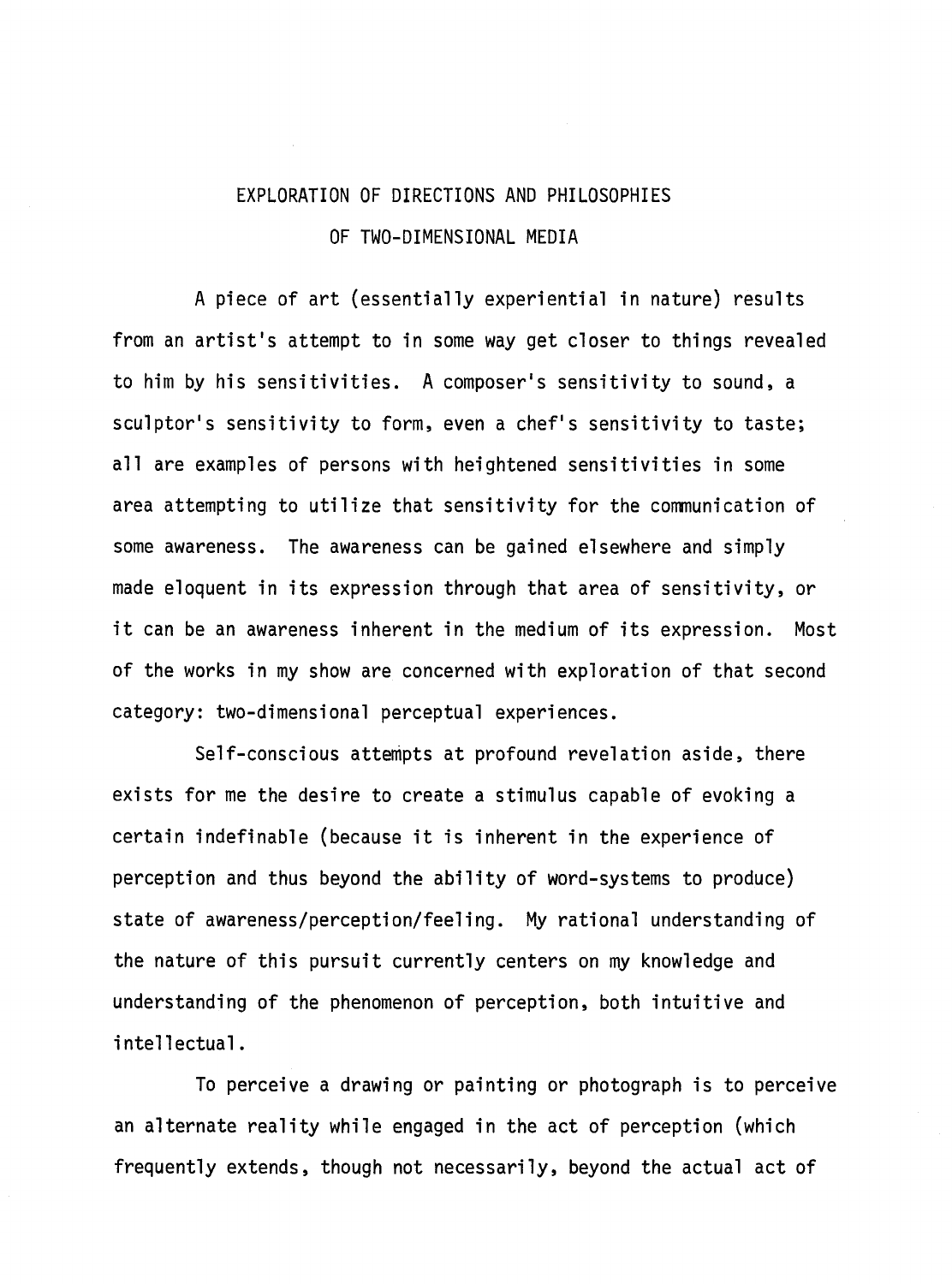visual perception) and the nature of the reality presented will determine the nature of the experience (art being experiential) resulting. This situation is representative of the art object's ability to act as a catalyst. To be significant art must be catalytic. It can catalyze an action, an idea, a thought, an emotion, a simple response, a communication; but most significant for me is that a visual experience catalyze an awareness, perhaps even an awareness intrinsically perceptual--with no real counterpart in any other area other than perception.

The single element that comes closest most consistantly in eliciting the response within me for which I intuitively seek is spaciality. I think my concern with spaciality arises out of its potential for impact or intensity. The farther one can be lifted out of his normal reality the more susceptible he becomes to stimulation (or catalyzing) in whatever form it may take.

Providing the viewer (myself) with an alternate reality to inhabit is essential to the kind of activity I want. This alternate reality is not necessarily spatial in the traditional sense but is spatial in that it houses one's sensitivities during perception. Since we spend our lives functioning (perceptually) in three-dimensional space we take its understanding as an environment for granted and can easily relate (and consequently become easily very involved perceptually) in a spatial experience. A spatial environment then becomes a setting for, or even the, events of experience.

2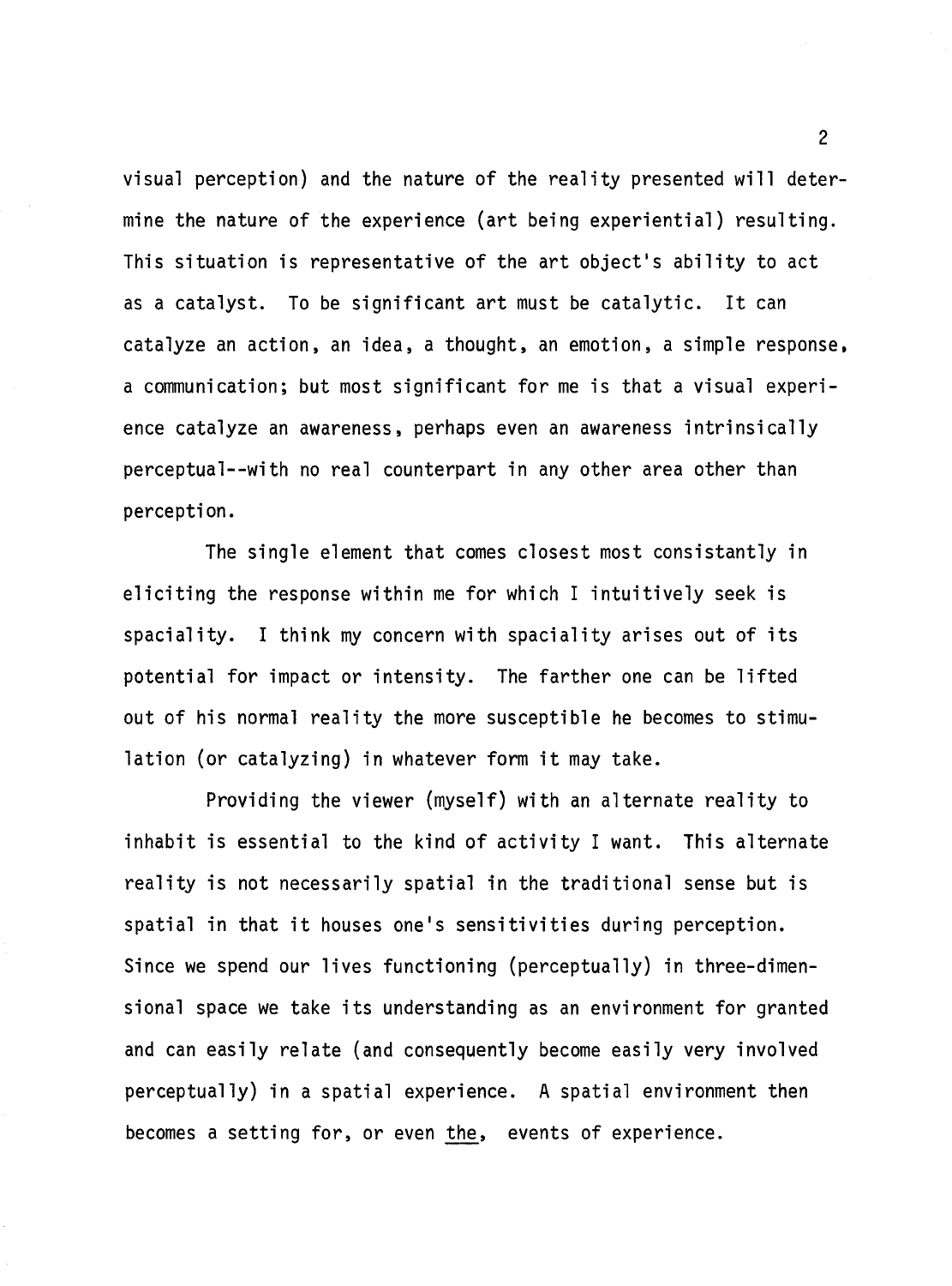So began an exploration of spaciality beginning in traditional understandings of object-environment relationships: defining space by filling it, full space and empty space, linear perspective, aerial perspective and value control. Figure/ground relationships led to the reduction of coherent (three-dimensional illusion) space and the development of ambiguous space in which, while the illusion of threedimensionality is maintained the guides for understanding coherently are removed or distorted. Also explored were figure/ground reversals, simultaneities, controlled ambiguities, optical illusions and eventually a very subtle kind of space that is non-spatial in fact but spatial in essence: implicit space. Just as every yes has a no implicit in its existence so can non-spatial surfaces have spatiality implicit in their existence.

Simultaneous with this development and somewhat subordinate was the exploration of image. To every perception there always belongs a horizon of the past as a potentiality of recollections, of conditionings that can be awakened; and to every recollection there belongs the continuous intervening intentionality of possible recollections up to the actual "now" of perception. Spatiality in this case becomes the habitation of images; an environment to be shared with the perceptual phenomena able to provoke the change from normal reality to special reality. The attainment of that alternate reality is the end to which all else are but means, the tools for its achievement.

3